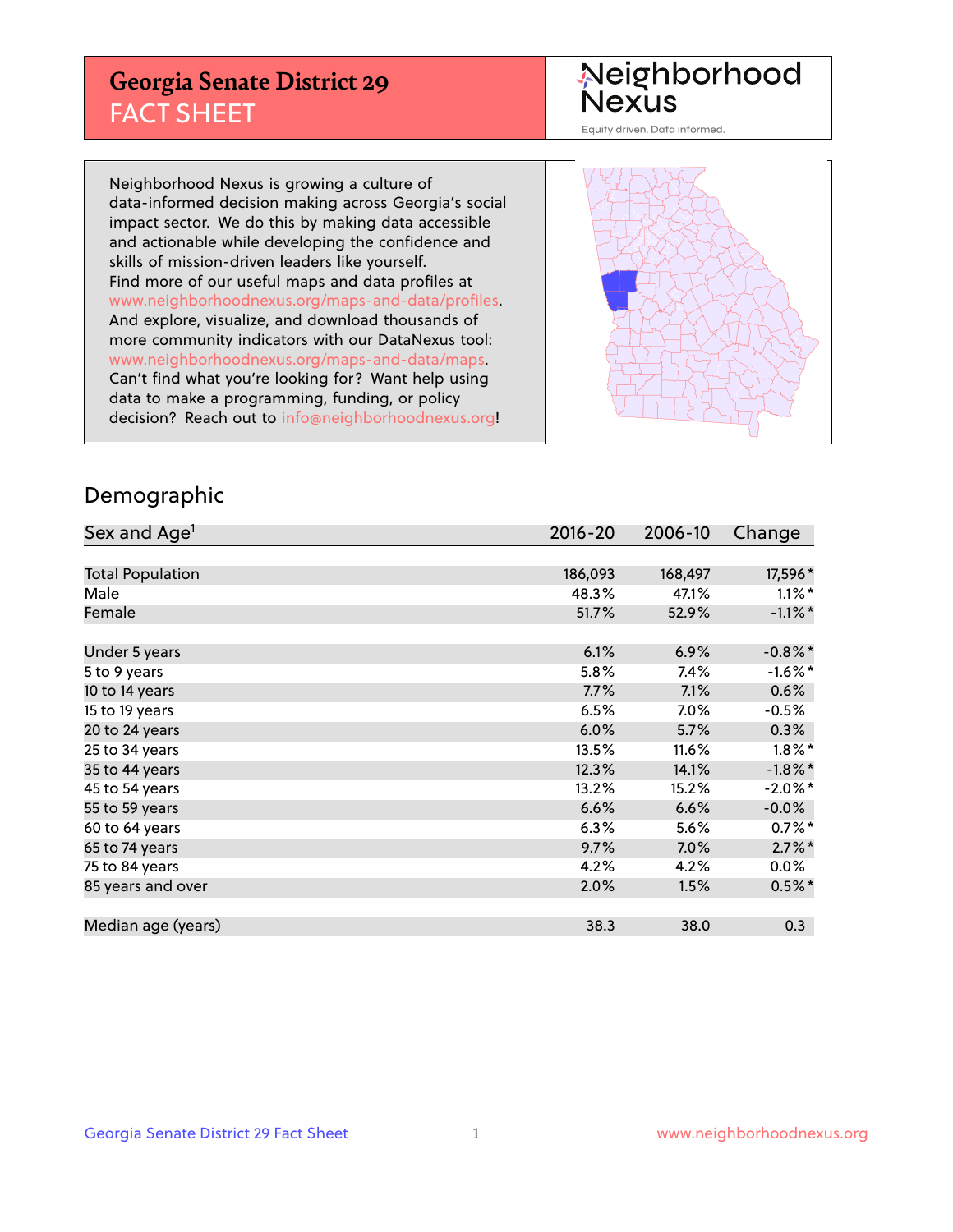## Demographic, continued...

| Race <sup>2</sup>                                            | $2016 - 20$ | 2006-10 | Change     |
|--------------------------------------------------------------|-------------|---------|------------|
| <b>Total population</b>                                      | 186,093     | 168,497 | 17,596 *   |
| One race                                                     | 96.5%       | 98.6%   | $-2.1\%$ * |
| White                                                        | 64.5%       | 68.4%   | $-3.9\%$ * |
| <b>Black or African American</b>                             | 27.4%       | 26.4%   | 1.0%       |
| American Indian and Alaska Native                            | 0.2%        | 0.2%    | $-0.0%$    |
| Asian                                                        | 2.6%        | 2.2%    | 0.4%       |
| Native Hawaiian and Other Pacific Islander                   | 0.1%        | 0.0%    | 0.0%       |
| Some other race                                              | 1.9%        | 1.5%    | 0.4%       |
| Two or more races                                            | 3.5%        | 1.4%    | $2.1\%$ *  |
| Race alone or in combination with other race(s) <sup>3</sup> | $2016 - 20$ | 2006-10 | Change     |
| Total population                                             | 186,093     | 168,497 | 17,596*    |
| White                                                        | 67.4%       | 69.6%   | $-2.3\%$ * |
| <b>Black or African American</b>                             | 29.0%       | 26.9%   | $2.1\%$ *  |
| American Indian and Alaska Native                            | 0.8%        | 0.7%    | 0.1%       |
| Asian                                                        | 3.7%        | 2.4%    | $1.2\%$ *  |
| Native Hawaiian and Other Pacific Islander                   |             |         |            |
|                                                              | 0.1%        | 0.0%    | 0.1%       |
| Some other race                                              | 2.8%        | 1.7%    | $1.1\%$ *  |
| Hispanic or Latino and Race <sup>4</sup>                     | $2016 - 20$ | 2006-10 | Change     |
| Total population                                             | 186,093     | 168,497 | 17,596*    |
| Hispanic or Latino (of any race)                             | 5.4%        | 3.7%    | $1.7\%$ *  |
| Not Hispanic or Latino                                       | 94.6%       | 96.3%   | $-1.7\%$ * |
| White alone                                                  | 62.0%       | 66.5%   | $-4.5%$ *  |
| Black or African American alone                              | 27.0%       | 26.2%   | 0.8%       |
| American Indian and Alaska Native alone                      | 0.1%        | 0.1%    | $-0.0%$    |
| Asian alone                                                  | 2.5%        | 2.2%    | 0.4%       |
| Native Hawaiian and Other Pacific Islander alone             | 0.1%        | 0.0%    | 0.0%       |
| Some other race alone                                        | 0.1%        | 0.2%    | $-0.1%$    |
| Two or more races                                            | 2.7%        | 1.1%    | $1.6\%$ *  |
| U.S. Citizenship Status <sup>5</sup>                         | $2016 - 20$ | 2006-10 | Change     |
|                                                              |             |         |            |
| Foreign-born population                                      | 7,958       | 6,515   | $1,443*$   |
| Naturalized U.S. citizen                                     | 50.7%       | 46.1%   | 4.7%       |
| Not a U.S. citizen                                           | 49.3%       | 53.9%   | $-4.7%$    |
|                                                              |             |         |            |
| Citizen, Voting Age Population <sup>6</sup>                  | $2016 - 20$ | 2006-10 | Change     |
| Citizen, 18 and over population                              | 138,417     | 121,678 | 16,740*    |
| Male                                                         | 47.4%       | 46.3%   | 1.1%       |
| Female                                                       | 52.6%       | 53.7%   | $-1.1\%$ * |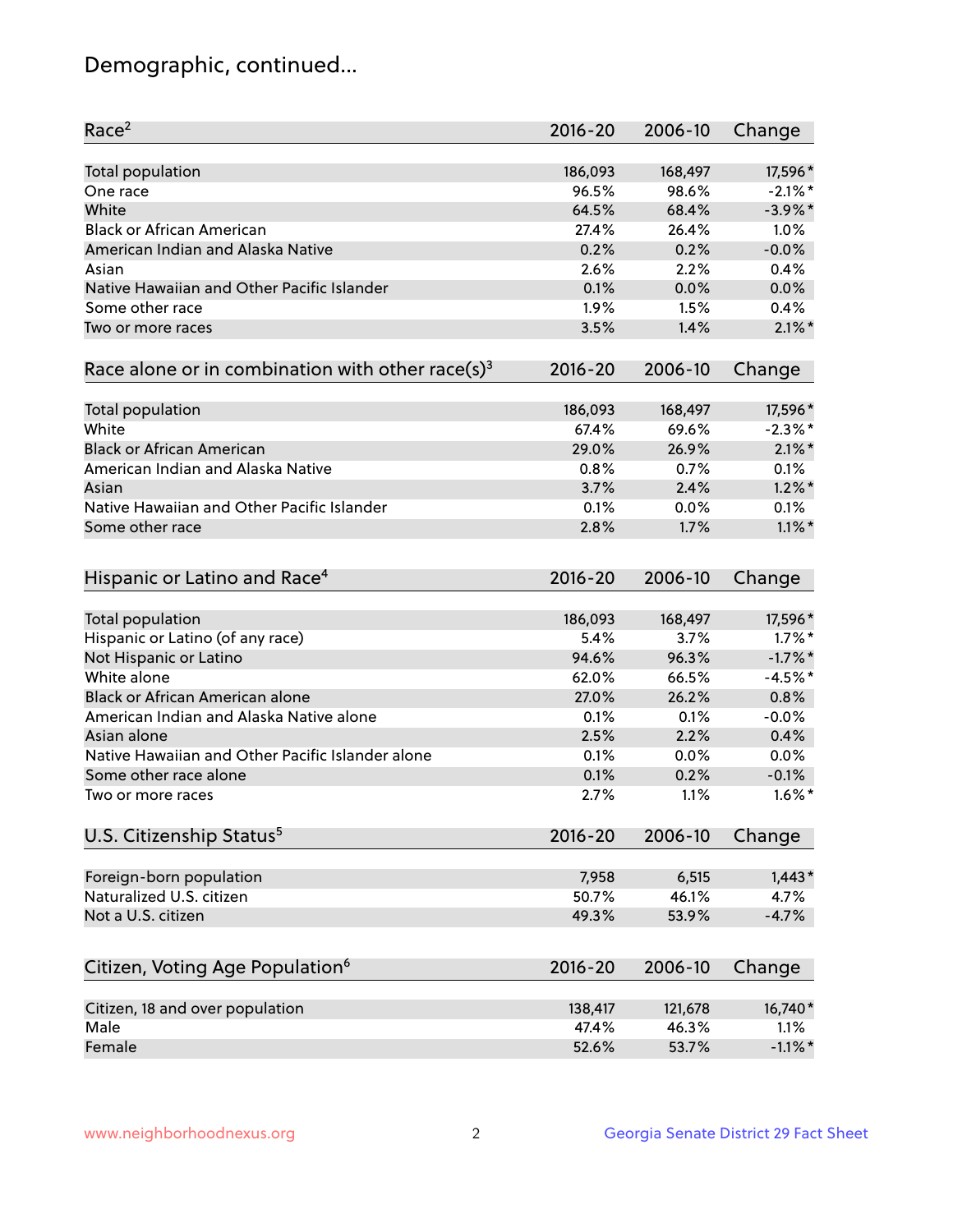#### Economic

| Income <sup>7</sup>                                 | $2016 - 20$ | 2006-10 | Change     |
|-----------------------------------------------------|-------------|---------|------------|
|                                                     |             |         |            |
| All households                                      | 68,424      | 63,521  | 4,902*     |
| Less than \$10,000                                  | 7.5%        | 7.3%    | 0.2%       |
| \$10,000 to \$14,999                                | 4.1%        | 6.1%    | $-2.0\%$ * |
| \$15,000 to \$24,999                                | 8.6%        | 10.5%   | $-1.9%$ *  |
| \$25,000 to \$34,999                                | 9.8%        | 10.7%   | $-0.9%$    |
| \$35,000 to \$49,999                                | 11.4%       | 13.3%   | $-1.8\%$ * |
| \$50,000 to \$74,999                                | 18.0%       | 21.3%   | $-3.3\%$ * |
| \$75,000 to \$99,999                                | 13.3%       | 13.1%   | 0.2%       |
| \$100,000 to \$149,999                              | 15.6%       | 11.2%   | 4.4%*      |
| \$150,000 to \$199,999                              | 5.7%        | 3.5%    | $2.2\%$ *  |
| \$200,000 or more                                   | 6.0%        | 3.2%    | $2.8\%$ *  |
| Median household income (dollars)                   | 61,094      | 52,543  | 8,552*     |
| Mean household income (dollars)                     | 81,759      | 67,012  | 14,747*    |
| With earnings                                       | 75.2%       | 79.3%   | $-4.1\%$ * |
| Mean earnings (dollars)                             | 82,026      | 66,902  | 15,124*    |
| <b>With Social Security</b>                         | 32.7%       | 29.4%   | $3.3\%$ *  |
| Mean Social Security income (dollars)               | 19,687      | 15,115  | 4,572*     |
| With retirement income                              | 23.0%       | 19.8%   | $3.2\%$ *  |
| Mean retirement income (dollars)                    | 30,236      | 23,530  | 6,705*     |
| With Supplemental Security Income                   | 5.7%        | 4.1%    | $1.5\%$ *  |
| Mean Supplemental Security Income (dollars)         | 9,607       | 7,867   | $1,740*$   |
| With cash public assistance income                  | 1.5%        | 1.6%    | $-0.2%$    |
| Mean cash public assistance income (dollars)        | 922         | 2,781   | $-1,859*$  |
| With Food Stamp/SNAP benefits in the past 12 months | 12.0%       | 9.8%    | $2.2\%$ *  |
|                                                     |             |         |            |
| Families                                            | 48,674      | 45,661  | $3,014*$   |
| Less than \$10,000                                  | 4.6%        | 4.1%    | 0.4%       |
| \$10,000 to \$14,999                                | 2.3%        | 3.7%    | $-1.3%$ *  |
| \$15,000 to \$24,999                                | 6.4%        | 8.6%    | $-2.2%$ *  |
| \$25,000 to \$34,999                                | 8.2%        | 9.4%    | $-1.2%$    |
| \$35,000 to \$49,999                                | 11.4%       | 13.0%   | $-1.6%$    |
| \$50,000 to \$74,999                                | 17.1%       | 22.5%   | $-5.5%$ *  |
| \$75,000 to \$99,999                                | 16.0%       | 16.0%   | $-0.1%$    |
| \$100,000 to \$149,999                              | 19.1%       | 13.8%   | $5.3\%$ *  |
| \$150,000 to \$199,999                              | 6.9%        | 4.6%    | $2.4\%$ *  |
| \$200,000 or more                                   | 8.0%        | 4.2%    | $3.8\%$ *  |
| Median family income (dollars)                      | 75,026      | 62,153  | 12,874*    |
| Mean family income (dollars)                        | 95,195      | 77,710  | 17,485*    |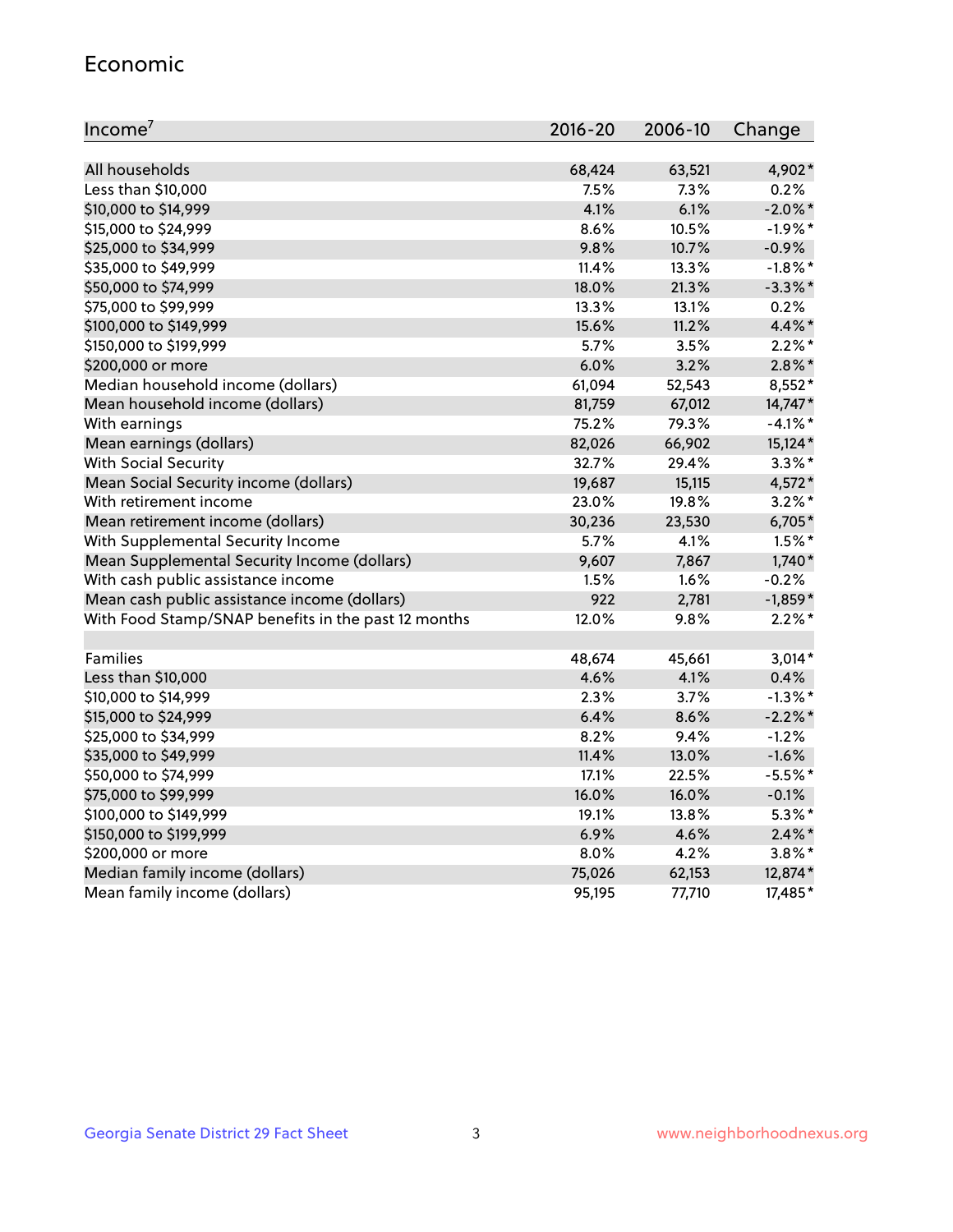## Economic, continued...

| Income, continued <sup>8</sup>                                        | $2016 - 20$ | 2006-10 | Change   |
|-----------------------------------------------------------------------|-------------|---------|----------|
|                                                                       |             |         |          |
| Nonfamily households                                                  | 19,749      | 17,861  | 1,889*   |
| Median nonfamily income (dollars)                                     | 32,906      | 28,295  | $4,612*$ |
| Mean nonfamily income (dollars)                                       | 44,277      | 37,615  | $6,662*$ |
| Median earnings for workers (dollars)                                 | 35,218      | 30,132  | 5,086*   |
| Median earnings for male full-time, year-round workers                | 53,534      | 44,983  | 8,551*   |
| (dollars)                                                             |             |         |          |
| Median earnings for female full-time, year-round workers<br>(dollars) | 41,702      | 33,208  | 8,494*   |
| Per capita income (dollars)                                           | 31,282      | 25,576  | 5,706*   |
|                                                                       |             |         |          |
| Families and People Below Poverty Level <sup>9</sup>                  | 2016-20     | 2006-10 | Change   |
|                                                                       |             |         |          |
| <b>All families</b>                                                   | 10.9%       | 10.0%   | 0.8%     |
| With related children under 18 years                                  | 17.1%       | 16.3%   | 0.8%     |
| With related children under 5 years only                              | 23.4%       | 21.3%   | 2.1%     |
| Married couple families                                               | 4.1%        | 4.0%    | 0.1%     |
| With related children under 18 years                                  | 5.1%        | 5.7%    | $-0.6%$  |
| With related children under 5 years only                              | 7.0%        | 7.2%    | $-0.2%$  |
| Families with female householder, no husband present                  | 29.9%       | 32.1%   | $-2.2%$  |
| With related children under 18 years                                  | 38.0%       | 40.8%   | $-2.8%$  |
| With related children under 5 years only                              | 50.9%       | 56.1%   | $-5.3%$  |
| All people                                                            | 13.7%       | 13.5%   | 0.1%     |
| Under 18 years                                                        | 17.2%       | 19.3%   | $-2.0%$  |
|                                                                       | 17.1%       | 19.2%   | $-2.0%$  |
| Related children under 18 years                                       | 20.8%       | 22.2%   |          |
| Related children under 5 years                                        |             |         | $-1.4%$  |
| Related children 5 to 17 years                                        | 15.9%       | 18.0%   | $-2.2%$  |
| 18 years and over                                                     | 12.5%       | 11.5%   | 1.1%     |
| 18 to 64 years                                                        | 13.3%       | 11.6%   | 1.8%     |
| 65 years and over                                                     | 9.5%        | 11.0%   | $-1.5%$  |
| People in families                                                    | 11.1%       | 11.5%   | $-0.3%$  |
| Unrelated individuals 15 years and over                               | 28.1%       | 25.8%   | 2.3%     |
|                                                                       |             |         |          |
| Non-Hispanic white people                                             | 10.2%       | 8.8%    | 1.4%     |
| Black or African-American people                                      | 21.8%       | 25.7%   | $-3.8%$  |
| Asian people                                                          | 8.9%        | 14.3%   | $-5.4%$  |
| Hispanic or Latino people                                             | 14.5%       | 15.3%   | $-0.8%$  |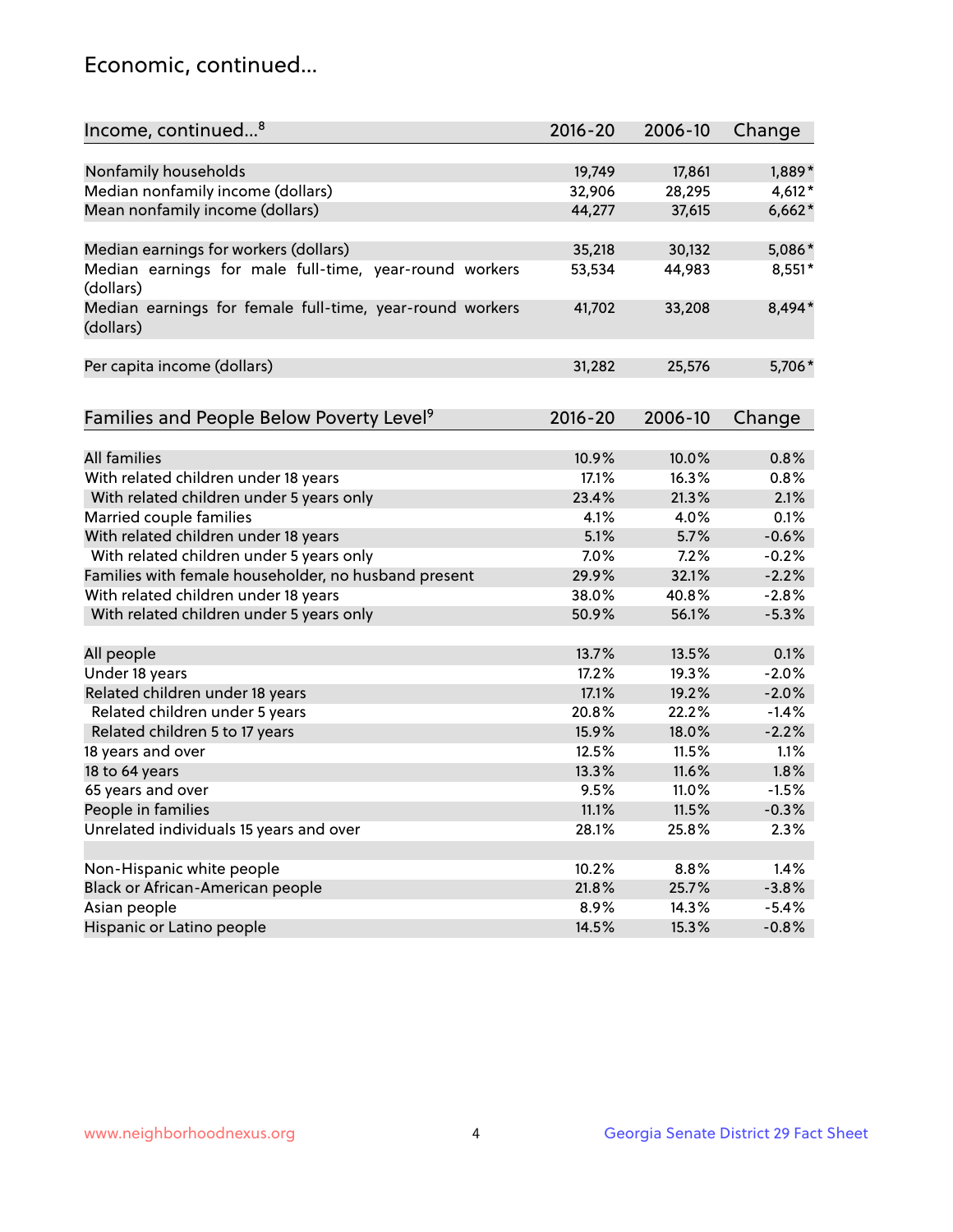## Employment

| Employment Status <sup>10</sup>                                                               | $2016 - 20$ | 2006-10 | Change     |
|-----------------------------------------------------------------------------------------------|-------------|---------|------------|
|                                                                                               |             |         |            |
| Population 16 years and over                                                                  | 146,192     | 129,935 | 16,257*    |
| In labor force                                                                                | 61.0%       | 64.1%   | $-3.2%$ *  |
| Civilian labor force                                                                          | 59.6%       | 62.8%   | $-3.2\%$ * |
| Employed                                                                                      | 56.2%       | 57.6%   | $-1.4%$    |
| Unemployed                                                                                    | 3.4%        | 5.2%    | $-1.8%$    |
| <b>Armed Forces</b>                                                                           | 1.4%        | 1.4%    | $0.0\%$    |
| Not in labor force                                                                            | 39.0%       | 35.9%   | $3.2\%$ *  |
| Civilian labor force                                                                          | 87,100      | 81,575  | $5,525*$   |
| <b>Unemployment Rate</b>                                                                      | 5.7%        | 8.3%    | $-2.6%$    |
|                                                                                               |             |         |            |
| Females 16 years and over                                                                     | 76,708      | 69,794  | $6,914*$   |
| In labor force                                                                                | 56.1%       | 59.6%   | $-3.5%$ *  |
| Civilian labor force                                                                          | 55.9%       | 59.2%   | $-3.3\%$ * |
| Employed                                                                                      | 52.5%       | 53.9%   | $-1.4%$    |
| Own children of the householder under 6 years                                                 | 12,986      | 13,312  | $-326$     |
|                                                                                               | 69.2%       | 69.9%   | $-0.7%$    |
| All parents in family in labor force                                                          |             |         |            |
| Own children of the householder 6 to 17 years                                                 | 28,743      | 27,779  | 964        |
| All parents in family in labor force                                                          | 74.9%       | 74.1%   | 0.8%       |
|                                                                                               |             |         |            |
| Industry <sup>11</sup>                                                                        | $2016 - 20$ | 2006-10 | Change     |
|                                                                                               |             |         |            |
| Civilian employed population 16 years and over                                                | 82,145      | 74,839  | 7,306*     |
| Agriculture, forestry, fishing and hunting, and mining                                        | 0.6%        | 0.8%    | $-0.2%$    |
| Construction                                                                                  | 5.7%        | 6.3%    | $-0.6%$    |
| Manufacturing                                                                                 | 15.9%       | 15.1%   | 0.9%       |
| Wholesale trade                                                                               | 2.3%        | 2.6%    | $-0.3%$    |
| Retail trade                                                                                  | 10.8%       | 11.8%   | $-0.9%$    |
| Transportation and warehousing, and utilities                                                 | 5.3%        | 4.1%    | $1.2\%$ *  |
| Information                                                                                   | 1.7%        | 2.0%    | $-0.3%$    |
| Finance and insurance, and real estate and rental and leasing                                 | 9.1%        | 9.5%    | $-0.4%$    |
| Professional, scientific, and management, and administrative<br>and waste management services | $8.3\%$     | $7.2\%$ | $1.1\%$ *  |
| Educational services, and health care and social assistance                                   | 23.0%       | 23.0%   | 0.1%       |
| Arts, entertainment, and recreation, and accommodation and                                    | 7.3%        | 7.3%    | 0.1%       |
| food services                                                                                 |             |         |            |
| Other services, except public administration                                                  | 5.0%        | 5.1%    | $-0.1%$    |
| Public administration                                                                         | 4.8%        | 5.2%    | $-0.4%$    |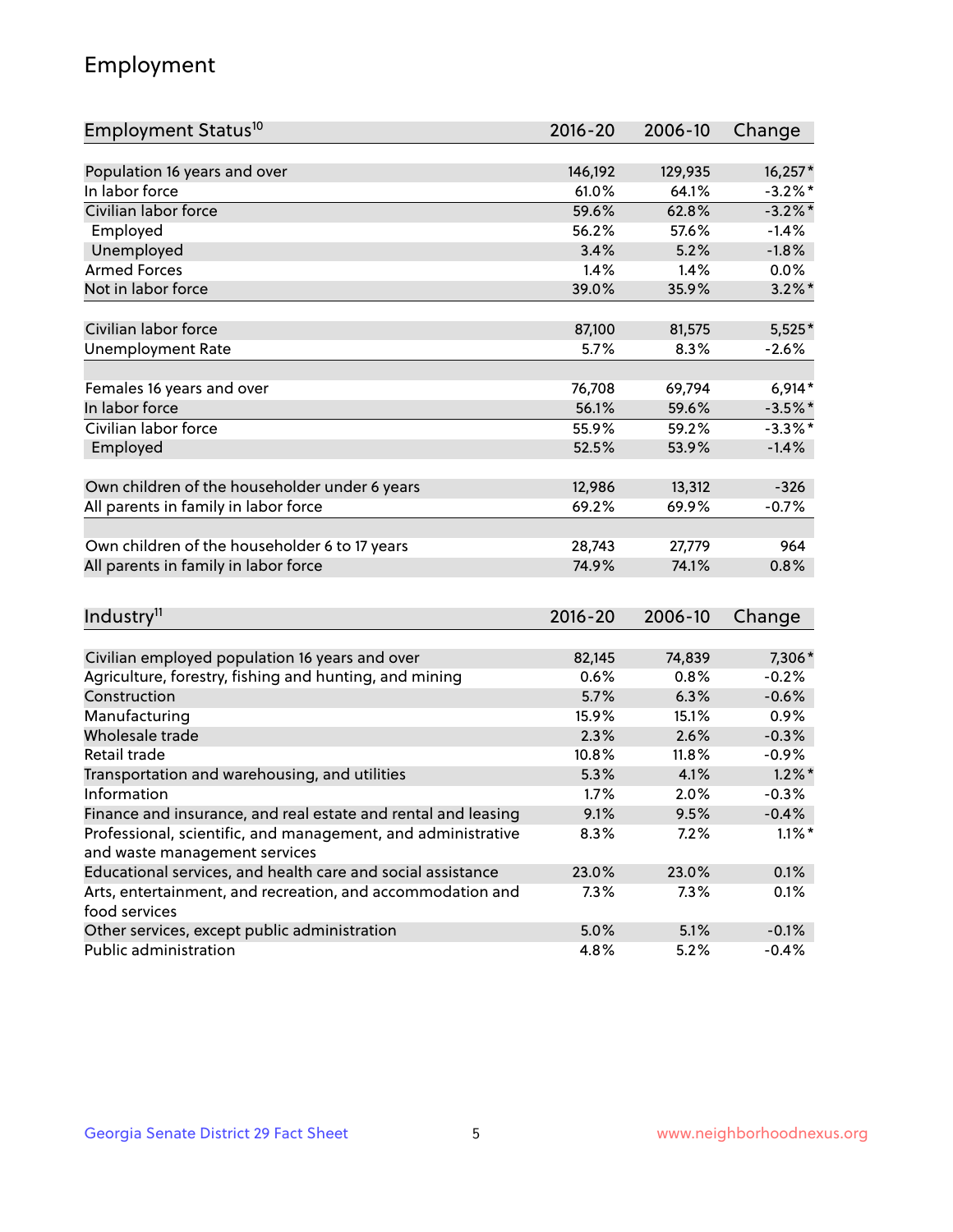## Employment, continued...

| Occupation <sup>12</sup>                                    | $2016 - 20$ | 2006-10 | Change     |
|-------------------------------------------------------------|-------------|---------|------------|
| Civilian employed population 16 years and over              | 82,145      | 74,839  | 7,306*     |
| Management, business, science, and arts occupations         | 36.9%       | 36.0%   | 0.9%       |
| Service occupations                                         | 14.3%       | 14.9%   | $-0.6%$    |
| Sales and office occupations                                | 22.3%       | 25.1%   | $-2.8\%$ * |
| Natural<br>and<br>maintenance                               | 8.3%        | 9.2%    | $-0.8%$    |
| resources,<br>construction,<br>occupations                  |             |         |            |
| Production, transportation, and material moving occupations | 18.1%       | 14.8%   | $3.4\%$ *  |
| Class of Worker <sup>13</sup>                               | $2016 - 20$ | 2006-10 | Change     |
| Civilian employed population 16 years and over              | 82,145      | 74,839  | 7,306*     |
| Private wage and salary workers                             | 78.4%       | 75.9%   | 2.5%       |
| Government workers                                          | 16.6%       | 17.9%   | $-1.3%$    |
| Self-employed in own not incorporated business workers      | 4.8%        | 6.0%    | $-1.2%$ *  |
| Unpaid family workers                                       | 0.2%        | 0.2%    | 0.0%       |
| Job Flows <sup>14</sup>                                     | 2019        | 2010    | Change     |
|                                                             |             |         |            |
| Total Jobs in district                                      | 75,122      | 62,266  | 12,856     |
| Held by residents of district                               | 42.5%       | 46.0%   | $-3.5%$    |
| Held by non-residents of district                           | 57.5%       | 54.0%   | 3.5%       |
| Jobs by Industry Sector <sup>15</sup>                       | 2019        | 2010    | Change     |
| Total Jobs in district                                      | 75,122      | 62,266  | 12,856     |
| Goods Producing sectors                                     | 27.6%       | 19.8%   | 7.8%       |
| Trade, Transportation, and Utilities sectors                | 18.4%       | 19.8%   | $-1.4%$    |
| All Other Services sectors                                  | 54.0%       | 60.4%   | $-6.4%$    |
|                                                             |             |         |            |
| Total Jobs in district held by district residents           | 31,928      | 28,665  | 3,263      |
| <b>Goods Producing sectors</b>                              | 30.5%       | 23.4%   | 7.1%       |
| Trade, Transportation, and Utilities sectors                | 13.2%       | 14.3%   | $-1.1%$    |
| All Other Services sectors                                  | 56.3%       | 62.3%   | $-6.0%$    |
|                                                             |             |         |            |
| Jobs by Earnings <sup>16</sup>                              | 2019        | 2010    | Change     |
| Total Jobs in district                                      | 75,122      | 62,266  | 12,856     |
| Jobs with earnings \$1250/month or less                     | 25.0%       | 29.6%   | $-4.6%$    |
| Jobs with earnings \$1251/month to \$3333/month             | 37.4%       | 41.1%   | $-3.7%$    |
| Jobs with earnings greater than \$3333/month                | 37.6%       | 29.3%   | 8.3%       |
|                                                             |             |         |            |
| Total Jobs in district held by district residents           | 31,928      | 28,665  | 3,263      |
| Jobs with earnings \$1250/month or less                     | 23.4%       | 27.7%   | $-4.3%$    |
| Jobs with earnings \$1251/month to \$3333/month             | 36.6%       | 40.8%   | $-4.2%$    |
| Jobs with earnings greater than \$3333/month                | 40.0%       | 31.5%   | 8.5%       |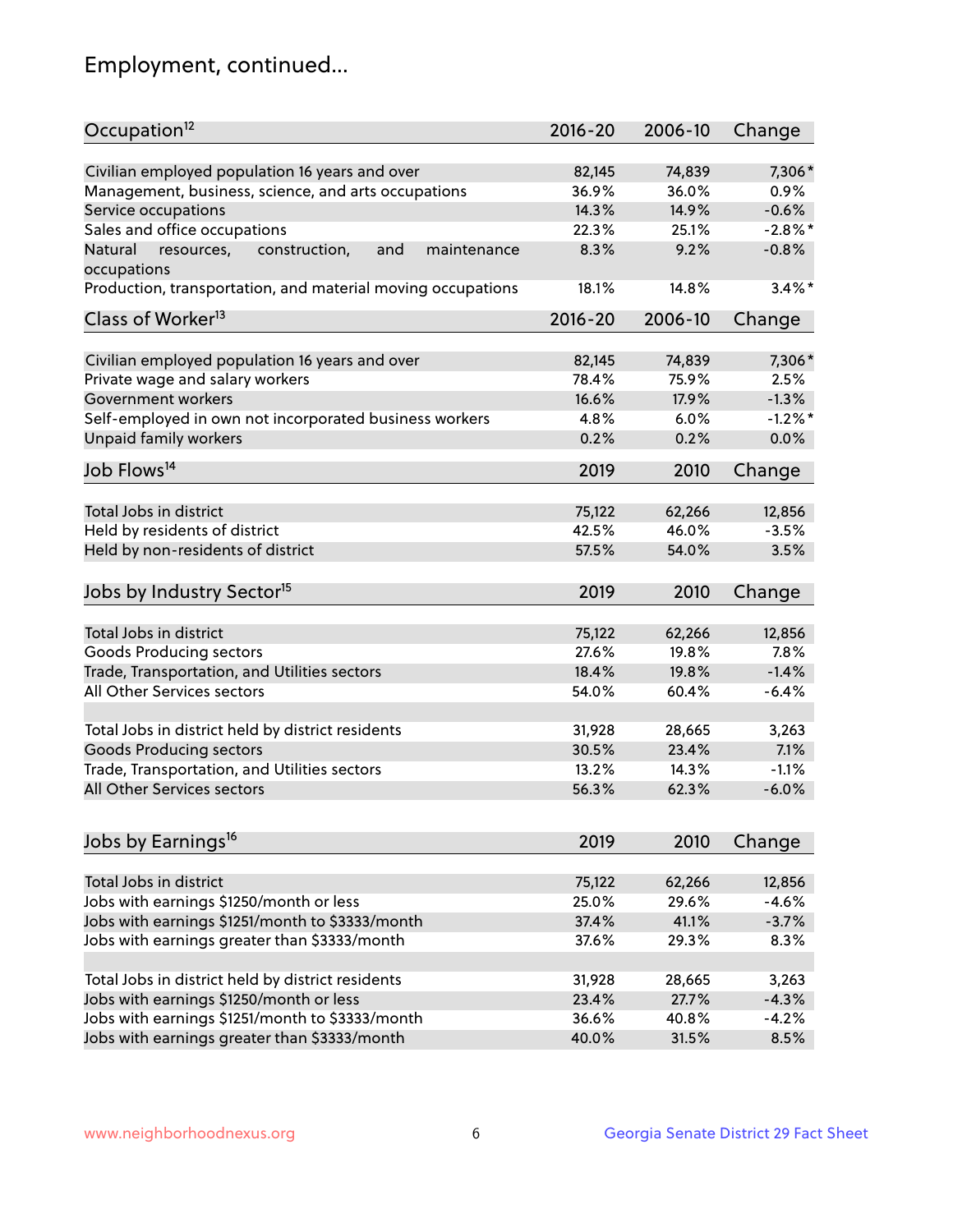## Employment, continued...

| 2019   | 2010  | Change                                      |
|--------|-------|---------------------------------------------|
|        |       |                                             |
| 75,122 |       | 12,856                                      |
| 24.9%  |       | 0.5%                                        |
| 53.4%  |       | $-5.1%$                                     |
| 21.7%  | 17.1% | 4.6%                                        |
|        |       |                                             |
| 31,928 |       | 3,263                                       |
| 22.9%  | 21.0% | 1.9%                                        |
| 53.2%  |       | $-6.3%$                                     |
| 23.9%  | 19.5% | 4.4%                                        |
|        |       | 62,266<br>24.4%<br>58.5%<br>28,665<br>59.5% |

#### Education

| School Enrollment <sup>18</sup>                | $2016 - 20$ | 2006-10 | Change     |
|------------------------------------------------|-------------|---------|------------|
|                                                |             |         |            |
| Population 3 years and over enrolled in school | 47,073      | 45,574  | 1,499      |
| Nursery school, preschool                      | 6.9%        | 8.1%    | $-1.2%$    |
| Kindergarten                                   | 5.5%        | 5.4%    | 0.1%       |
| Elementary school (grades 1-8)                 | 44.0%       | 43.3%   | 0.7%       |
| High school (grades 9-12)                      | 21.6%       | 21.2%   | 0.4%       |
| College or graduate school                     | 22.0%       | 22.0%   | $-0.1%$    |
| Educational Attainment <sup>19</sup>           | $2016 - 20$ | 2006-10 | Change     |
|                                                |             |         |            |
| Population 25 years and over                   | 126,183     | 111,029 | 15,154*    |
| Less than 9th grade                            | 3.4%        | 5.3%    | $-1.9\%$ * |
| 9th to 12th grade, no diploma                  | 7.2%        | 10.7%   | $-3.5%$ *  |
| High school graduate (includes equivalency)    | 28.5%       | 31.6%   | $-3.1\%$ * |
| Some college, no degree                        | 23.1%       | 21.3%   | $1.8\%$ *  |
| Associate's degree                             | 9.1%        | 6.5%    | $2.6\%$ *  |
| Bachelor's degree                              | 17.1%       | 15.4%   | $1.7\%$ *  |
| Graduate or professional degree                | 11.7%       | 9.2%    | $2.4\%$ *  |
|                                                |             |         |            |
| Percent high school graduate or higher         | 89.4%       | 84.0%   | $5.5%$ *   |
| Percent bachelor's degree or higher            | 28.8%       | 24.6%   | $4.1\%$ *  |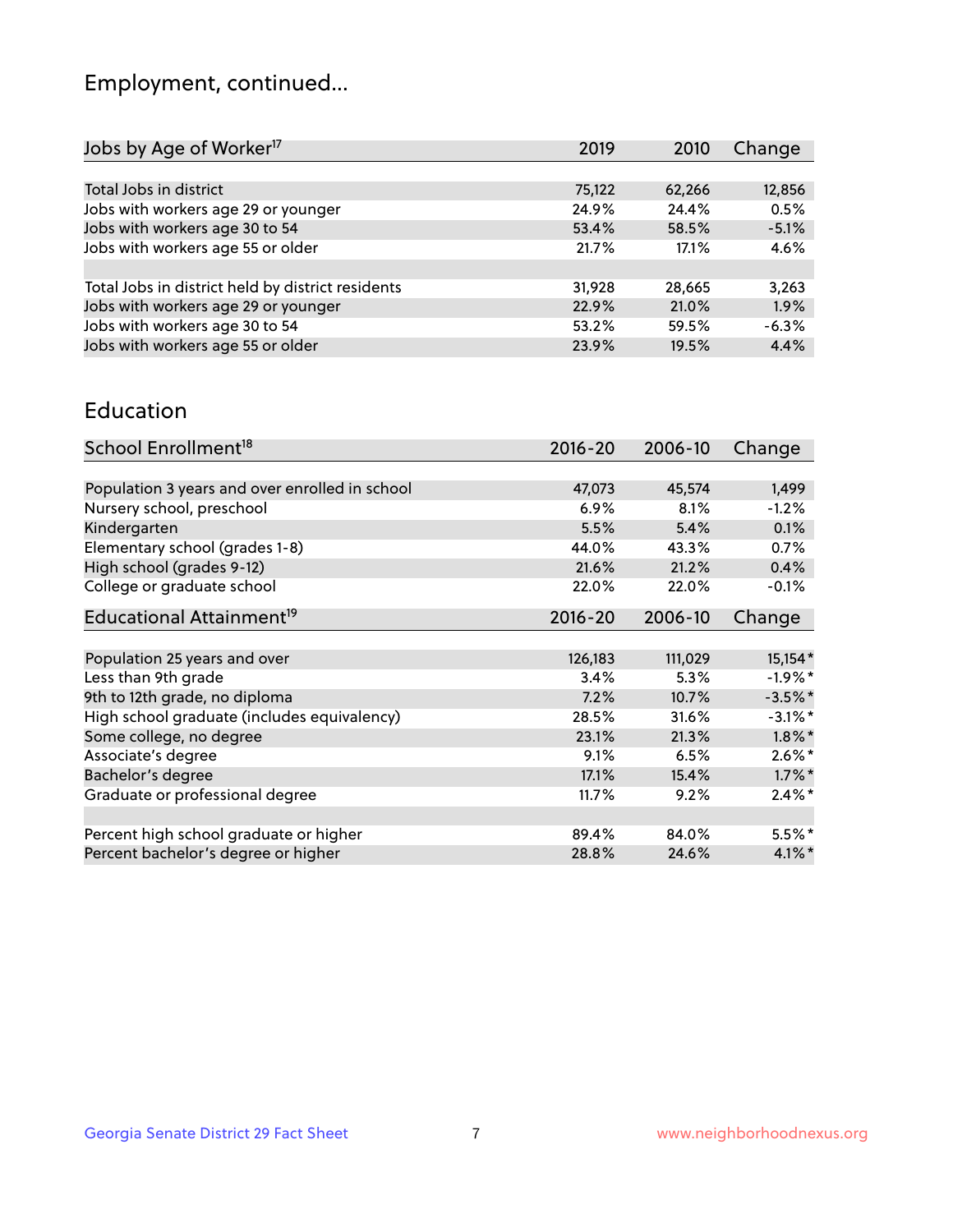## Housing

| Households by Type <sup>20</sup>                     | 2016-20     | 2006-10 | Change     |
|------------------------------------------------------|-------------|---------|------------|
|                                                      |             |         |            |
| Total households                                     | 68,424      | 63,521  | 4,902*     |
| Family households (families)                         | 71.1%       | 71.9%   | $-0.7%$    |
| With own children under 18 years                     | 30.0%       | 31.6%   | $-1.7%$    |
| Married-couple family                                | 51.0%       | 53.8%   | $-2.8\%$ * |
| With own children of the householder under 18 years  | 19.2%       | 21.5%   | $-2.3\%$ * |
| Male householder, no wife present, family            | 4.0%        | 3.6%    | 0.4%       |
| With own children of the householder under 18 years  | 2.0%        | 1.6%    | 0.4%       |
| Female householder, no husband present, family       | 16.1%       | 14.5%   | $1.6\%$ *  |
| With own children of the householder under 18 years  | 8.8%        | 8.6%    | 0.2%       |
| Nonfamily households                                 | 28.9%       | 28.1%   | 0.7%       |
| Householder living alone                             | 25.9%       | 24.3%   | 1.6%       |
| 65 years and over                                    | 10.3%       | 9.0%    | $1.3\%$ *  |
| Households with one or more people under 18 years    | 34.7%       | 35.5%   | $-0.8%$    |
| Households with one or more people 65 years and over | 30.5%       | 24.2%   | $6.3\%$ *  |
| Average household size                               | 2.68        | 2.59    | $0.09*$    |
| Average family size                                  | 3.21        | 3.09    | $0.12*$    |
|                                                      |             |         |            |
| Housing Occupancy <sup>21</sup>                      | $2016 - 20$ | 2006-10 | Change     |
| Total housing units                                  | 77,741      | 72,619  | $5,122*$   |
| Occupied housing units                               | 88.0%       | 87.5%   | 0.5%       |
| Vacant housing units                                 | 12.0%       | 12.5%   | $-0.5%$    |
|                                                      |             |         |            |
| Homeowner vacancy rate                               | 2.1         | 2.9     | $-0.8$     |
| Rental vacancy rate                                  | 4.6         | 5.6     | $-1.1$     |
| Units in Structure <sup>22</sup>                     | $2016 - 20$ | 2006-10 | Change     |
| Total housing units                                  | 77,741      | 72,619  | $5,122*$   |
| 1-unit, detached                                     | 75.6%       | 77.7%   | $-2.1\%$ * |
| 1-unit, attached                                     | 1.2%        | 0.9%    | 0.3%       |
| 2 units                                              | 1.6%        | 1.7%    | $-0.1%$    |
| 3 or 4 units                                         | 2.1%        | 2.6%    | $-0.5%$    |
| 5 to 9 units                                         | 3.4%        | 4.1%    | $-0.7%$    |
|                                                      |             |         |            |
| 10 to 19 units                                       | 3.6%        | 3.0%    | 0.6%       |
| 20 or more units                                     | 5.6%        | 2.4%    | $3.2\%$ *  |
| Mobile home                                          | 6.9%        | 7.6%    | $-0.7%$    |
| Boat, RV, van, etc.                                  | 0.0%        | $0.0\%$ | 0.0%       |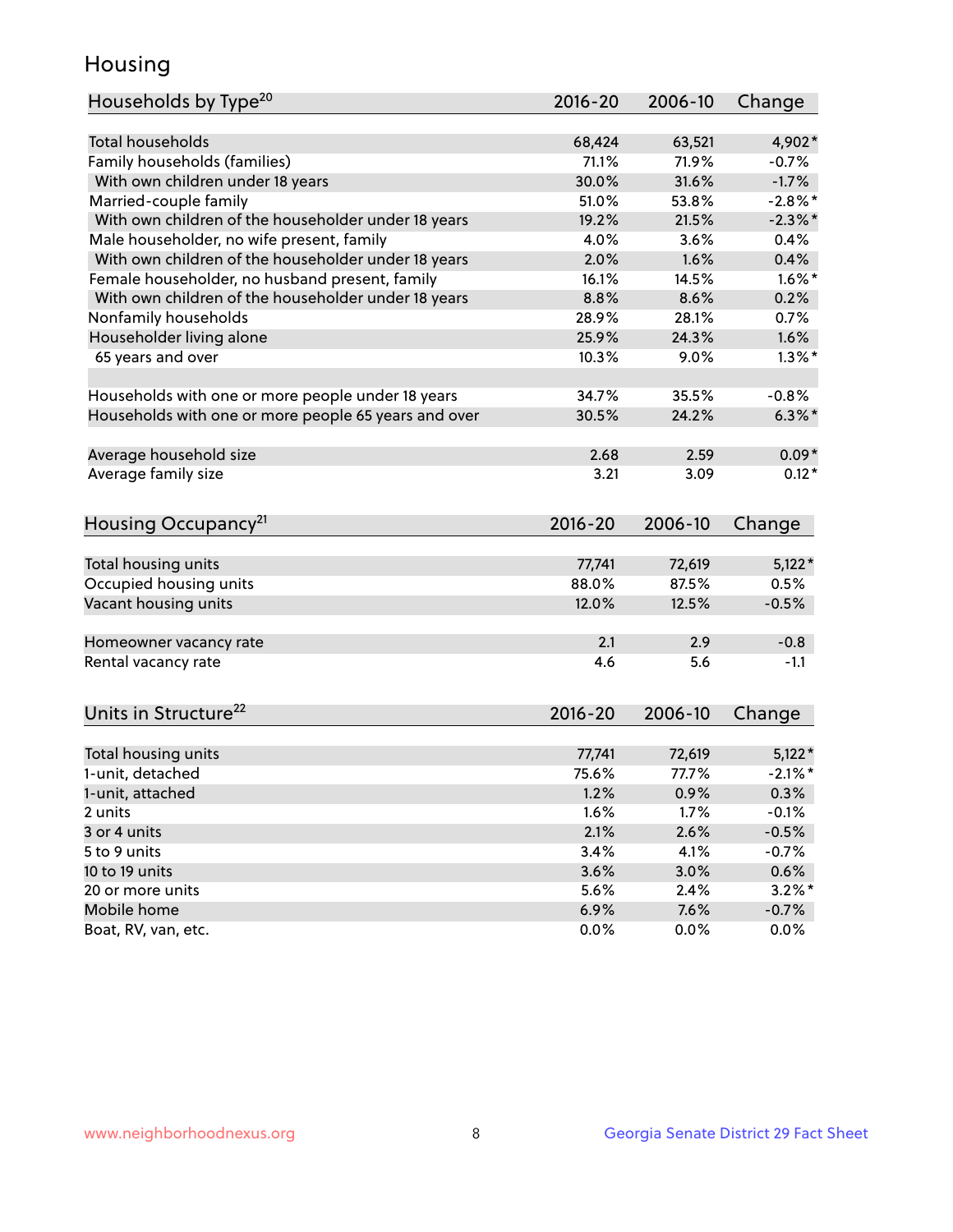## Housing, Continued...

| Year Structure Built <sup>23</sup>             | 2016-20     | 2006-10 | Change     |
|------------------------------------------------|-------------|---------|------------|
| Total housing units                            | 77,741      | 72,619  | $5,122*$   |
| Built 2014 or later                            | 2.6%        | (X)     | (X)        |
| Built 2010 to 2013                             | 4.6%        | (X)     | (X)        |
| Built 2000 to 2009                             | 20.1%       | 20.0%   | 0.1%       |
| Built 1990 to 1999                             | 20.1%       | 19.2%   | 0.9%       |
| Built 1980 to 1989                             | 14.1%       | 16.8%   | $-2.7%$ *  |
| Built 1970 to 1979                             | 14.2%       | 16.5%   | $-2.2\%$ * |
| Built 1960 to 1969                             | 7.4%        | 7.9%    | $-0.5%$    |
| Built 1950 to 1959                             | 6.8%        | 7.2%    | $-0.4%$    |
| Built 1940 to 1949                             | 3.3%        | 4.8%    | $-1.5%$ *  |
| Built 1939 or earlier                          | 6.6%        | 7.6%    | $-1.0%$    |
| Housing Tenure <sup>24</sup>                   | $2016 - 20$ | 2006-10 | Change     |
| Occupied housing units                         | 68,424      | 63,521  | 4,902*     |
| Owner-occupied                                 | 66.8%       | 72.5%   | $-5.7\%$ * |
| Renter-occupied                                | 33.2%       | 27.5%   | $5.7\%$ *  |
| Average household size of owner-occupied unit  | 2.74        | 2.60    | $0.13*$    |
| Average household size of renter-occupied unit | 2.57        | 2.54    | 0.03       |
| Residence 1 Year Ago <sup>25</sup>             | $2016 - 20$ | 2006-10 | Change     |
| Population 1 year and over                     | 184,074     | 166,290 | 17,784*    |
| Same house                                     | 86.0%       | 83.1%   | $3.0\%$ *  |
| Different house in the U.S.                    | 13.3%       | 16.5%   | $-3.2\%$ * |
| Same county                                    | 6.8%        | 8.9%    | $-2.1\%$ * |
| Different county                               | 6.5%        | 7.6%    | $-1.1%$    |
| Same state                                     | 3.9%        | 4.3%    | $-0.5%$    |
| Different state                                | 2.6%        | 3.3%    | $-0.7%$    |
| Abroad                                         | 0.7%        | 0.4%    | 0.3%       |
| Value of Housing Unit <sup>26</sup>            | $2016 - 20$ | 2006-10 | Change     |
| Owner-occupied units                           | 45,723      | 46,058  | $-335$     |
| Less than \$50,000                             | 7.2%        | 7.5%    | $-0.2%$    |
| \$50,000 to \$99,999                           | 15.4%       | 18.3%   | $-2.8\%$ * |
| \$100,000 to \$149,999                         | 17.2%       | 22.8%   | $-5.6\%$ * |
| \$150,000 to \$199,999                         | 18.2%       | 17.8%   | 0.4%       |
| \$200,000 to \$299,999                         | 23.0%       | 18.4%   | 4.6%*      |
| \$300,000 to \$499,999                         | 13.4%       | 10.4%   | $3.0\%$ *  |
| \$500,000 to \$999,999                         | 4.5%        | 3.6%    | 0.9%       |
| \$1,000,000 or more                            | 1.0%        | 1.1%    | $-0.1%$    |
| Median (dollars)                               | 172,450     | 153,472 | 18,978*    |
| Mortgage Status <sup>27</sup>                  | $2016 - 20$ | 2006-10 | Change     |
| Owner-occupied units                           | 45,723      | 46,058  | $-335$     |
| Housing units with a mortgage                  | 62.8%       | 69.3%   | $-6.5%$ *  |
| Housing units without a mortgage               | 37.2%       | 30.7%   | $6.5%$ *   |
|                                                |             |         |            |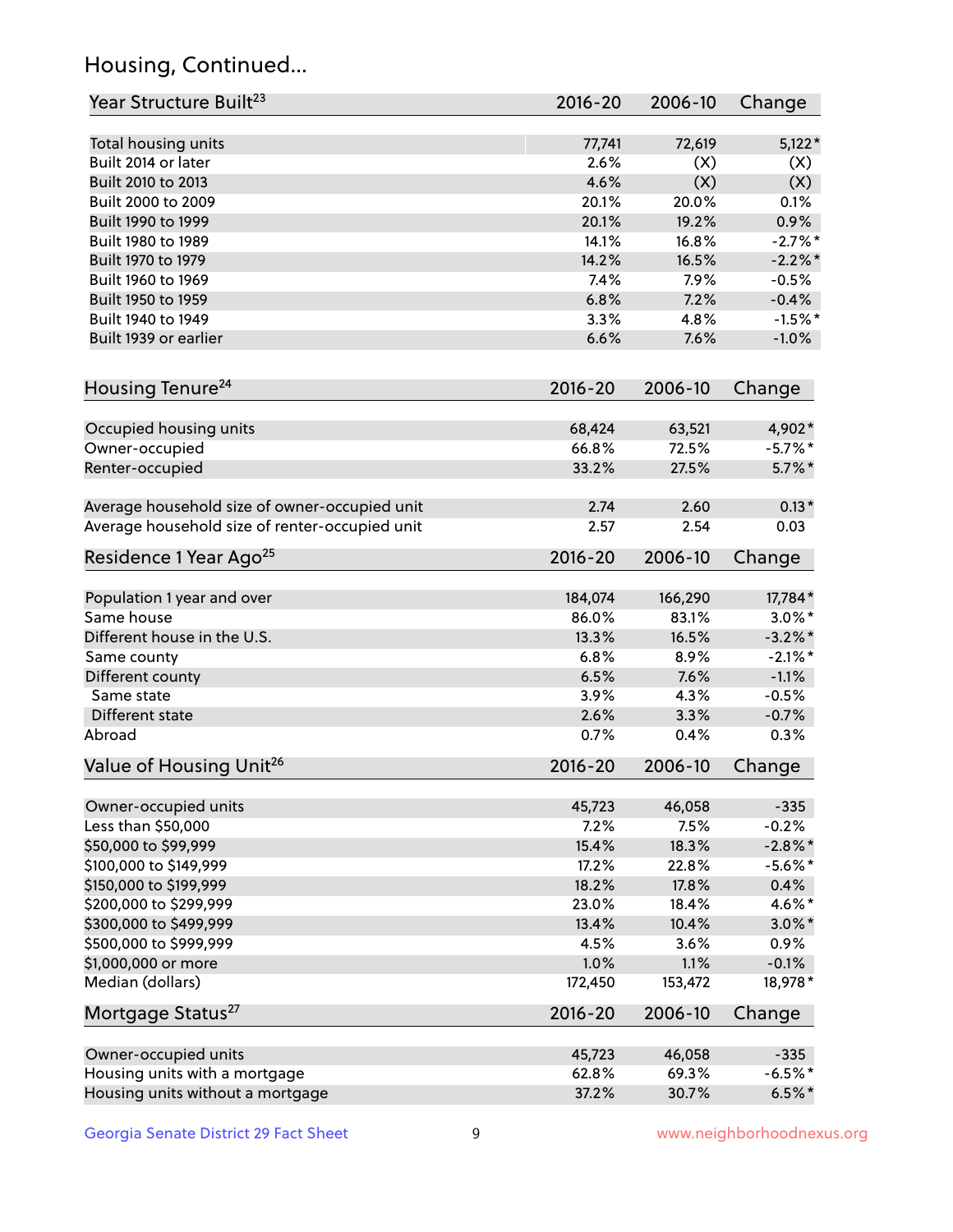## Housing, Continued...

| Selected Monthly Owner Costs <sup>28</sup>                                            | 2016-20 | 2006-10 | Change     |
|---------------------------------------------------------------------------------------|---------|---------|------------|
| Housing units with a mortgage                                                         | 28,718  | 31,931  | $-3,213*$  |
| Less than \$300                                                                       | 0.1%    | 0.2%    | $-0.1%$    |
| \$300 to \$499                                                                        | 1.8%    | 1.6%    | 0.3%       |
| \$500 to \$999                                                                        | 19.9%   | 28.9%   | $-9.1\%$ * |
| \$1,000 to \$1,499                                                                    | 33.3%   | 33.5%   | $-0.2%$    |
| \$1,500 to \$1,999                                                                    | 21.4%   | 18.8%   | $2.5%$ *   |
| \$2,000 to \$2,999                                                                    | 17.6%   | 12.3%   | $5.2\%$ *  |
| \$3,000 or more                                                                       | 6.0%    | 4.7%    | 1.3%       |
| Median (dollars)                                                                      | 1,419   | 1,257   | $161*$     |
| Housing units without a mortgage                                                      | 17,006  | 14,128  | 2,878*     |
| Less than \$150                                                                       | 1.1%    | 4.8%    | $-3.7%$    |
| \$150 to \$249                                                                        | 8.2%    | 16.9%   | $-8.7\%$ * |
| \$250 to \$349                                                                        | 15.5%   | 27.4%   | $-11.9%$ * |
| \$350 to \$499                                                                        | 32.0%   | 27.2%   | 4.8%*      |
| \$500 to \$699                                                                        | 25.5%   | 15.2%   | $10.3\%$ * |
| \$700 or more                                                                         | 17.7%   | 8.6%    | $9.1\%$ *  |
| Median (dollars)                                                                      | 467     | 355     | $112*$     |
| Selected Monthly Owner Costs as a Percentage of<br>Household Income <sup>29</sup>     |         | 2006-10 | Change     |
| Housing units with a mortgage (excluding units where<br>SMOCAPI cannot be computed)   | 28,516  | 31,782  | $-3,266*$  |
| Less than 20.0 percent                                                                | 49.3%   | 39.2%   | 10.1%*     |
| 20.0 to 24.9 percent                                                                  | 15.6%   | 17.6%   | $-2.0\%$ * |
| 25.0 to 29.9 percent                                                                  | 9.7%    | 11.1%   | $-1.4%$    |
| 30.0 to 34.9 percent                                                                  | 5.6%    | 7.7%    | $-2.1\%$ * |
| 35.0 percent or more                                                                  | 19.8%   | 24.4%   | $-4.6\%$ * |
| Not computed                                                                          | 201     | 149     | 53         |
| Housing unit without a mortgage (excluding units where<br>SMOCAPI cannot be computed) | 16,552  | 14,034  | $2,518*$   |
| Less than 10.0 percent                                                                | 49.0%   | 45.4%   | 3.6%       |
| 10.0 to 14.9 percent                                                                  | 18.3%   | 18.6%   | $-0.3%$    |
| 15.0 to 19.9 percent                                                                  | 12.7%   | 11.2%   | 1.5%       |
| 20.0 to 24.9 percent                                                                  | 5.6%    | 7.7%    | $-2.2%$    |
| 25.0 to 29.9 percent                                                                  | 3.2%    | 3.5%    | $-0.3%$    |
| 30.0 to 34.9 percent                                                                  | 3.3%    | 2.2%    | 1.0%       |
| 35.0 percent or more                                                                  | 8.0%    | 11.3%   | $-3.3%$    |
| Not computed                                                                          | 454     | 94      | 360        |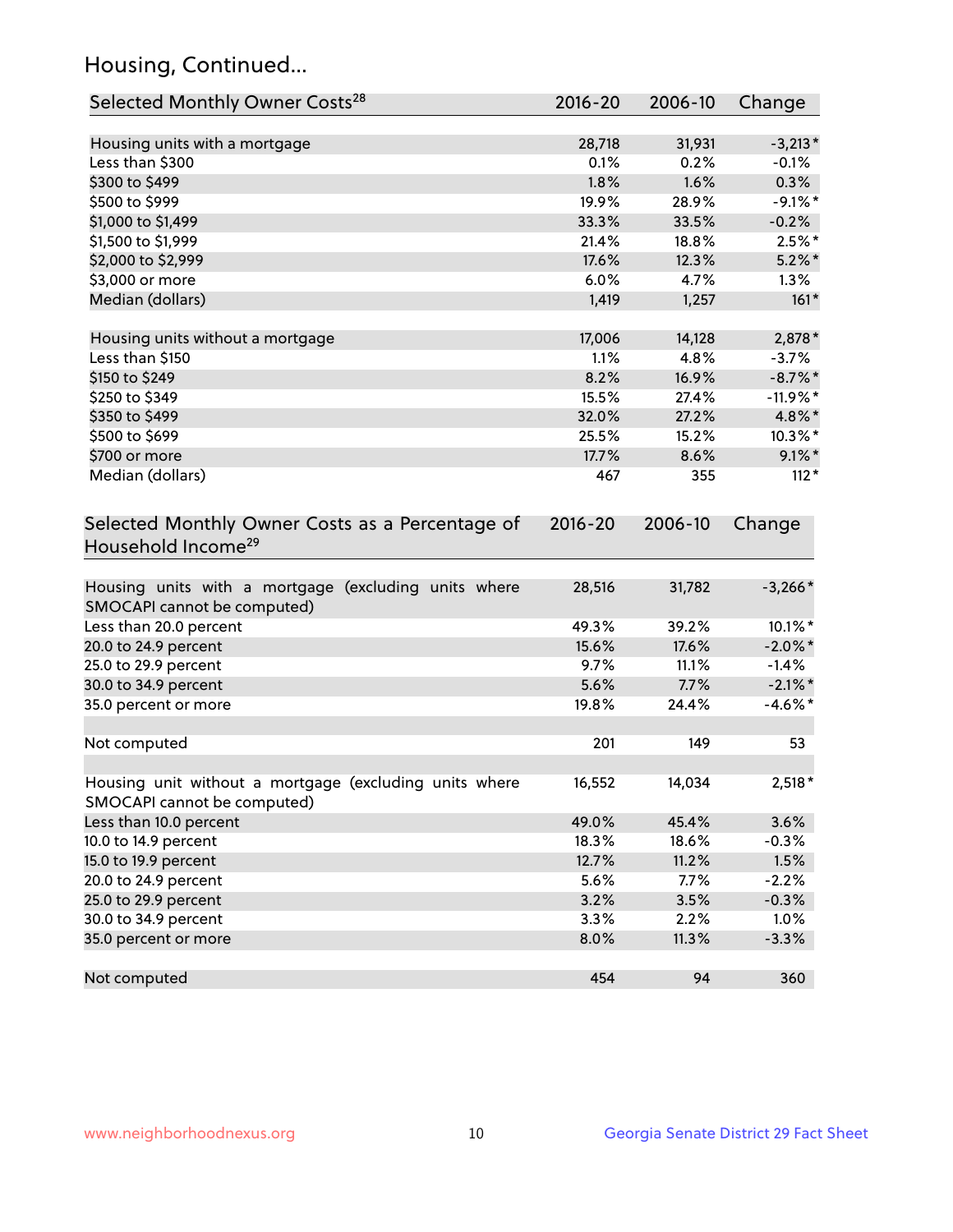### Housing, Continued...

| Gross Rent <sup>30</sup>                                                       | 2016-20     | 2006-10 | Change     |
|--------------------------------------------------------------------------------|-------------|---------|------------|
|                                                                                |             |         |            |
| Occupied units paying rent                                                     | 20,958      | 16,005  | 4,953*     |
| Less than \$200                                                                | 0.7%        | 1.4%    | $-0.7%$    |
| \$200 to \$499                                                                 | 8.1%        | 15.8%   | $-7.6\%$   |
| \$500 to \$749                                                                 | 16.5%       | 27.4%   | $-10.9%$ * |
| \$750 to \$999                                                                 | 31.3%       | 33.9%   | $-2.5%$    |
| \$1,000 to \$1,499                                                             | 36.2%       | 17.4%   | 18.8%*     |
| \$1,500 to \$1,999                                                             | 5.0%        | 2.2%    | $2.9\%$    |
| \$2,000 or more                                                                | 2.1%        | 2.0%    | $0.2\%$    |
| Median (dollars)                                                               | 955         | 865     | $90*$      |
| No rent paid                                                                   | 1,742       | 1,458   | 284        |
| Gross Rent as a Percentage of Household Income <sup>31</sup>                   | $2016 - 20$ | 2006-10 | Change     |
| Occupied units paying rent (excluding units where GRAPI<br>cannot be computed) | 20,396      | 15,647  | 4,750*     |
| Less than 15.0 percent                                                         | 14.6%       | 11.5%   | 3.1%       |
| 15.0 to 19.9 percent                                                           | 14.5%       | 13.1%   | 1.3%       |
| 20.0 to 24.9 percent                                                           | 13.6%       | 15.3%   | $-1.7%$    |
| 25.0 to 29.9 percent                                                           | 11.0%       | 13.0%   | $-2.1%$    |
| 30.0 to 34.9 percent                                                           | 8.8%        | 8.8%    | $-0.1%$    |
| 35.0 percent or more                                                           | 37.6%       | 38.1%   | $-0.5%$    |

| Not computed | 2.304 | 1.816 | 488 |
|--------------|-------|-------|-----|

### Transportation

| Commuting to Work <sup>32</sup>           | $2016 - 20$ | 2006-10 | Change     |
|-------------------------------------------|-------------|---------|------------|
|                                           |             |         |            |
| Workers 16 years and over                 | 82,847      | 74,545  | $8,302*$   |
| Car, truck, or van - drove alone          | 85.5%       | 85.1%   | 0.4%       |
| Car, truck, or van - carpooled            | $8.0\%$     | 10.0%   | $-2.0\%$ * |
| Public transportation (excluding taxicab) | 0.1%        | 0.2%    | $-0.0%$    |
| Walked                                    | 0.9%        | 1.3%    | $-0.4%$    |
| Other means                               | $1.6\%$     | 1.5%    | 0.1%       |
| Worked at home                            | 3.9%        | 2.0%    | $1.9\%$ *  |
|                                           |             |         |            |
| Mean travel time to work (minutes)        | 24.9        | 22.4    | $2.5*$     |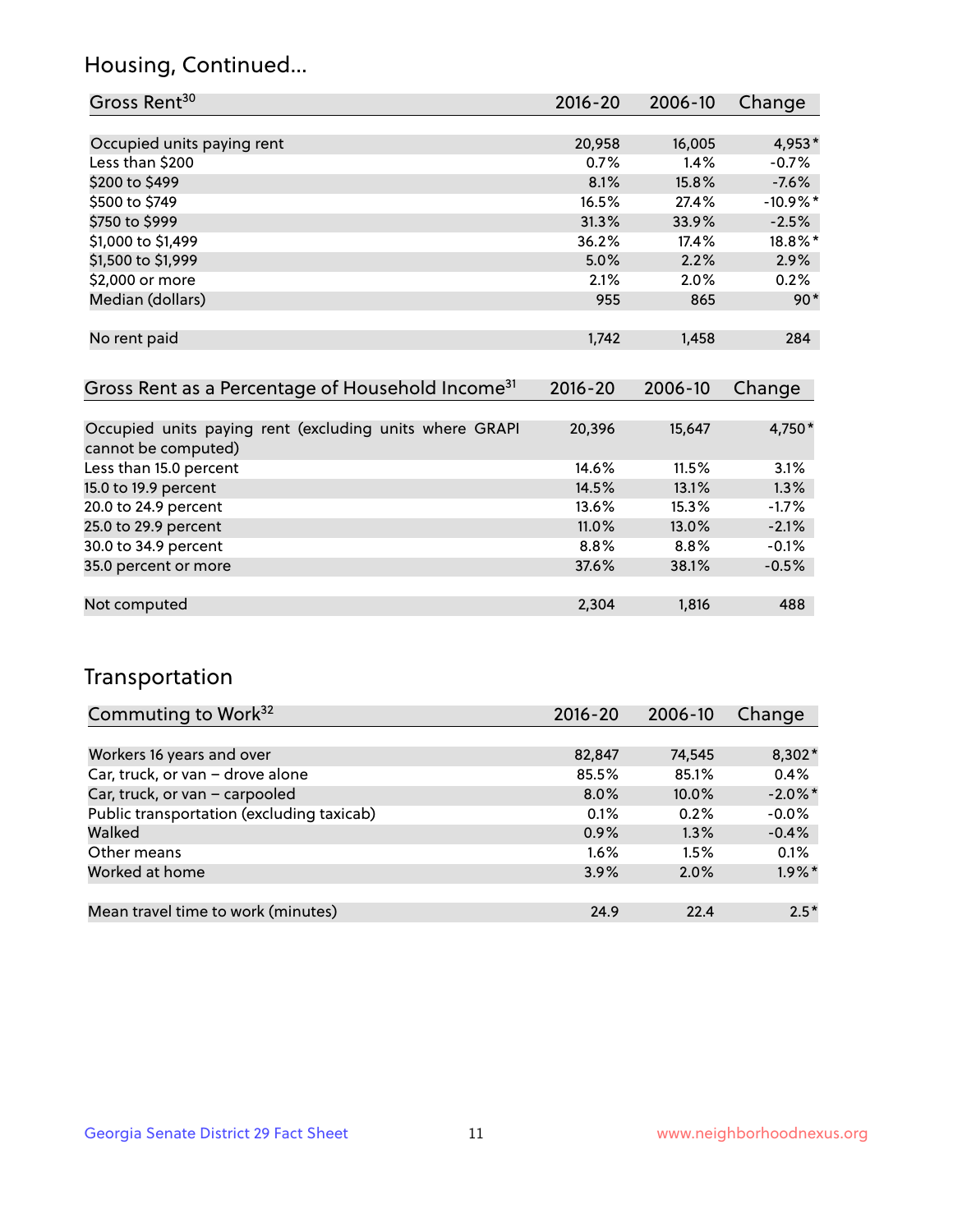## Transportation, Continued...

| Vehicles Available <sup>33</sup> | $2016 - 20$ | 2006-10 | Change     |
|----------------------------------|-------------|---------|------------|
|                                  |             |         |            |
| Occupied housing units           | 68,424      | 63,521  | $4.902*$   |
| No vehicles available            | 6.1%        | 6.2%    | $-0.2%$    |
| 1 vehicle available              | 28.8%       | 28.8%   | $-0.0%$    |
| 2 vehicles available             | 38.0%       | 40.4%   | $-2.3\%$ * |
| 3 or more vehicles available     | 27.1%       | 24.6%   | 2.5%       |

#### Health

| Health Insurance coverage <sup>34</sup>                 | 2016-20 |
|---------------------------------------------------------|---------|
|                                                         |         |
| Civilian Noninstitutionalized Population                | 182,153 |
| With health insurance coverage                          | 90.8%   |
| With private health insurance coverage                  | 72.2%   |
| With public health coverage                             | 32.4%   |
| No health insurance coverage                            | 9.2%    |
| Civilian Noninstitutionalized Population Under 19 years | 46,569  |
| No health insurance coverage                            | 4.5%    |
| Civilian Noninstitutionalized Population 19 to 64 years | 106,566 |
| In labor force:                                         | 80,696  |
| Employed:                                               | 76,536  |
| With health insurance coverage                          | 89.6%   |
| With private health insurance coverage                  | 87.4%   |
| With public coverage                                    | 6.2%    |
| No health insurance coverage                            | 10.4%   |
| Unemployed:                                             | 4,160   |
| With health insurance coverage                          | 51.5%   |
| With private health insurance coverage                  | 40.0%   |
| With public coverage                                    | 15.6%   |
| No health insurance coverage                            | 48.5%   |
| Not in labor force:                                     | 25,870  |
| With health insurance coverage                          | 81.8%   |
| With private health insurance coverage                  | 56.8%   |
| With public coverage                                    | 35.5%   |
| No health insurance coverage                            | 18.2%   |